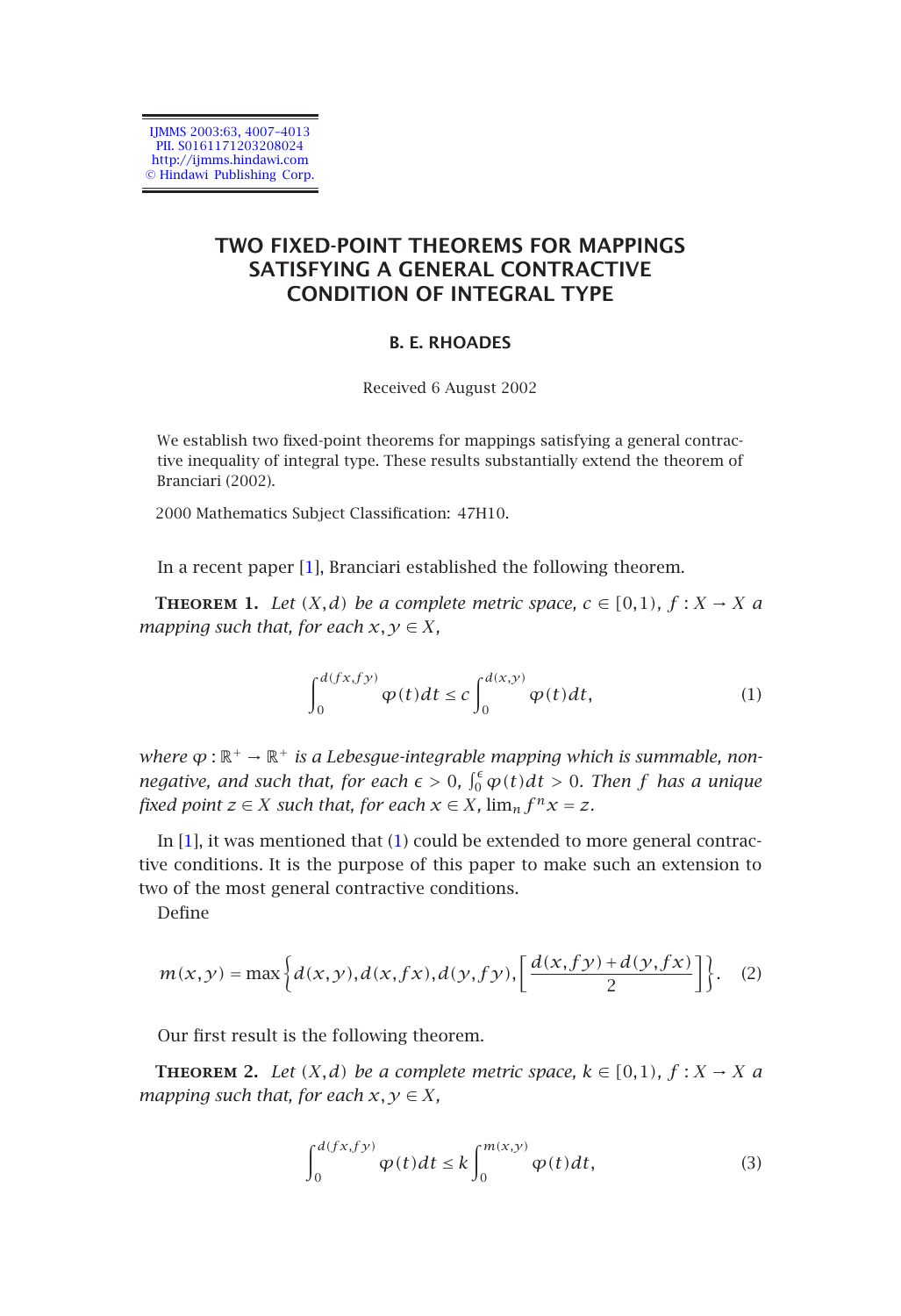### 4008 B. E. RHOADES

*where*  $\phi$  : ℝ<sup>+</sup> → ℝ<sup>+</sup> *is a Lebesgue-integrable mapping which is summable, nonnegative, and such that*

<span id="page-1-2"></span>
$$
\int_0^{\epsilon} \varphi(t)dt > 0 \quad \text{for each } \epsilon > 0.
$$
 (4)

*Then f has a unique fixed point*  $z \in X$  *and, for each*  $x \in X$ *,*  $\lim_{n} f^{n}x = z$ *.* 

**PROOF.** Let *x* ∈ *X* and, for brevity, define  $x_n = f^n x$ . For each integer  $n \ge 1$ , from  $(3)$ ,

$$
\int_0^{d(x_n,x_{n+1})} \varphi(t)dt \le k \int_0^{m(x_{n-1},x_n)} \varphi(t)dt.
$$
 (5)

Using (2),

$$
m(x_{n-1},x_n)=\max\bigg\{d(x_{n-1},x_n),d(x_n,x_{n+1}),\frac{d(x_{n-1},x_{n+1})}{2}\bigg\}.
$$
 (6)

But

$$
\frac{d(x_{n-1},x_{n+1})}{2} \le \frac{d(x_{n-1},x_n) + d(x_n,x_{n+1})}{2}
$$
  
\$\le \max \{d(x\_{n-1},x\_n), d(x\_n,x\_{n+1})\}\$. (7)

Therefore,

<span id="page-1-0"></span>
$$
m(x_{n-1},x_n) = \max\{d(x_{n-1},x_n),d(x_n,x_{n+1})\}.
$$
 (8)

Substituting into (5[\), o](#page-1-0)ne obtains

$$
\int_{0}^{d(x_{n},x_{n+1})} \varphi(t)dt \leq k \int_{0}^{\max\{d(x_{n},x_{n+1}),d(x_{n-1},x_{n})\}} \varphi(t)dt
$$
  
=  $k \max \left\{ \int_{0}^{d(x_{n},x_{n+1})} \varphi(t)dt, \int_{0}^{d(x_{n-1},x_{n})} \varphi(t)dt \right\}$  (9)  
=  $k \int_{0}^{d(x_{n-1},x_{n})} \varphi(t)dt \leq \cdots \leq k^{n} \int_{0}^{d(x_{0},x_{1})} \varphi(t)dt.$ 

Taking the limit of (9), as  $n \rightarrow \infty$ , gives

<span id="page-1-1"></span>
$$
\lim_{n} \int_{0}^{d(x_n, x_{n+1})} \varphi(t) dt = 0,
$$
\n(10)

which, from (4), implies that

$$
\lim_{n} d(x_n, x_{n+1}) = 0. \tag{11}
$$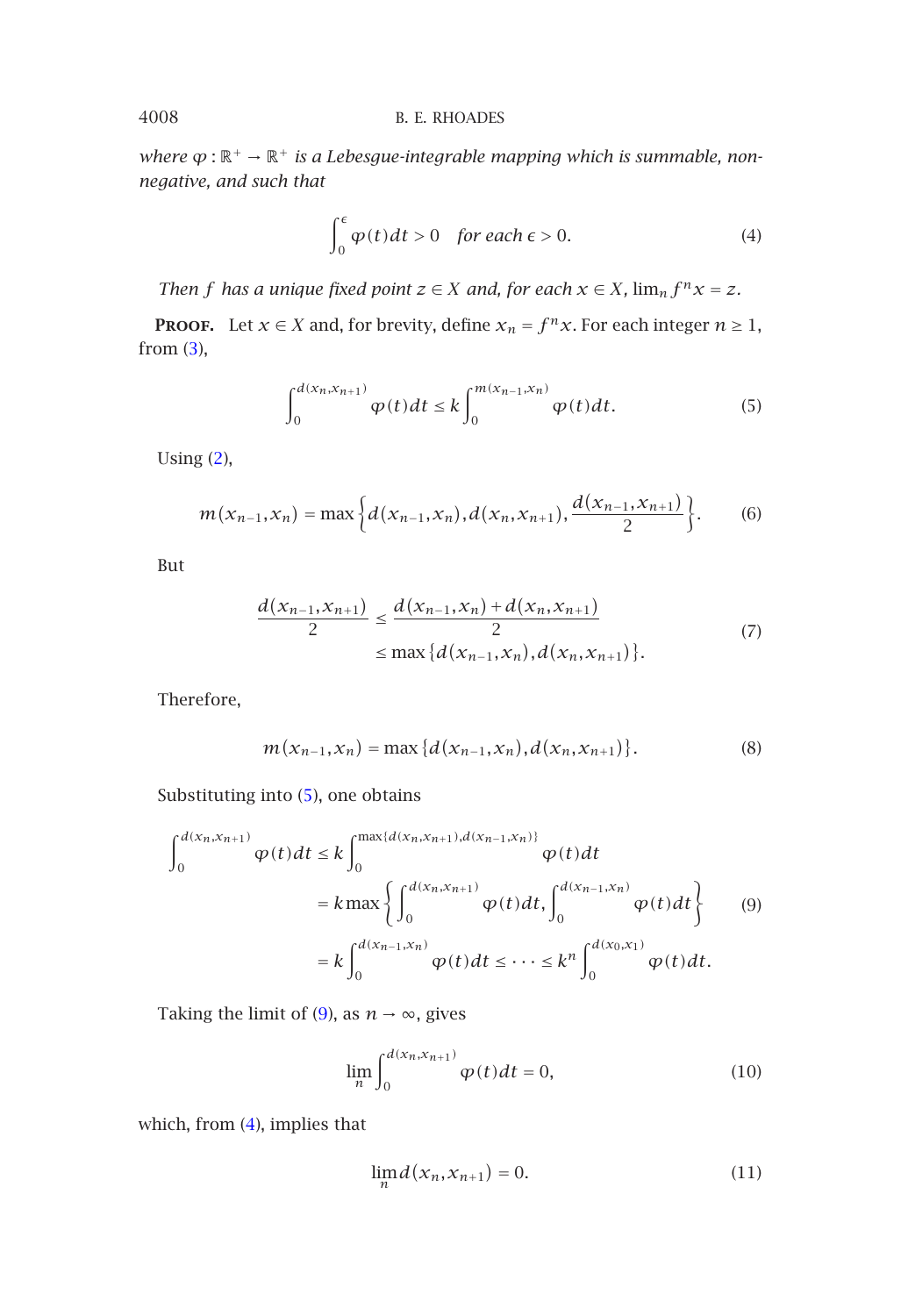<span id="page-2-1"></span><span id="page-2-0"></span>TWO FIXED-POINT THEOREMS FOR MAPPINGS *...* 4009

We now show that  $\{x_n\}$  is Cauchy. Suppose that it is not. Then there exists an  $\epsilon > 0$  and subsequences  $\{m(p)\}$  and  $\{n(p)\}$  such that  $m(p) < n(p) <$  $m(p+1)$  with

<span id="page-2-2"></span>
$$
d(x_{m(p)}, x_{n(p)}) \ge \epsilon, \qquad d(x_{m(p)}, x_{n(p)-1}) < \epsilon.
$$
 (12)

From (2),

$$
n(x_{m(p)-1}, x_{n(p)-1})
$$
  
= max  $\Big\{ d(x_{m(p)-1}, x_{n(p)-1}), d(x_{n(p)-1}, x_{m(p)}), d(x_{n(p)-1}, x_{n(p)}),$   

$$
\frac{d(x_{m(p)-1}, x_{n(p)}) + d(x_{n(p)-1}, x_{m(p)})}{2} \Big\}.
$$
 (13)

Using (11),

<span id="page-2-3"></span>
$$
\lim_{p} \int_{0}^{d(x_{m(p)-1}, x_{m(p)})} \varphi(t)dt = \lim_{p} \int_{0}^{d(x_{n(p)-1}, x_{n(p)})} \varphi(t)dt = 0.
$$
 (14)

Using the triangular inequality and [\(12\)](#page-2-0),

$$
d(x_{m(p)-1}, x_{n(p)-1}) \le d(x_{m(p)-1}, x_{m(p)}) + d(x_{m(p)}, x_{n(p)-1}) < d(x_{m(p)-1}, x_{m(p)}) + \epsilon.
$$
\n(15)

Hence,

<span id="page-2-4"></span>
$$
\lim_{p} \int_{0}^{d(x_{m(p)-1}, x_{n(p)-1})} \varphi(t)dt \leq \int_{0}^{\epsilon} \varphi(t)dt.
$$
 (16)

Using the triangular inequality and (12),

$$
v(m,n) := \frac{d(x_{m(p)-1},x_{n(p)}) + d(x_{n(p)-1},x_{m(p)})}{2}
$$
  
\$\leq \frac{d(x\_{m(p)-1},x\_{m(p)}) + 2d(x\_{m(p)},x\_{n(p)-1}) + d(x\_{n(p)-1},x\_{n(p)})}{2}\$ (17)  
\$< \frac{d(x\_{m(p)-1},x\_{m(p)}) + d(x\_{n(p)-1},x\_{n(p)})}{2} + \epsilon.\$

Therefore, using (11),

$$
\lim_{p} \int_{0}^{v(m,n)} \varphi(t)dt \le \int_{0}^{\epsilon} \varphi(t)dt.
$$
 (18)

Using (3), (12), (13), (14), (16), and (18), it then follows that

$$
\int_0^{\epsilon} \varphi(t)dt \le \int_0^{d(x_{m(p)}, x_{n(p)})} \varphi(t)dt
$$
\n
$$
\le k \int_0^{m(x_{m(p)-1}, x_{n(p)-1})} \varphi(t)dt \le k \int_0^{\epsilon} \varphi(t)dt,
$$
\n(19)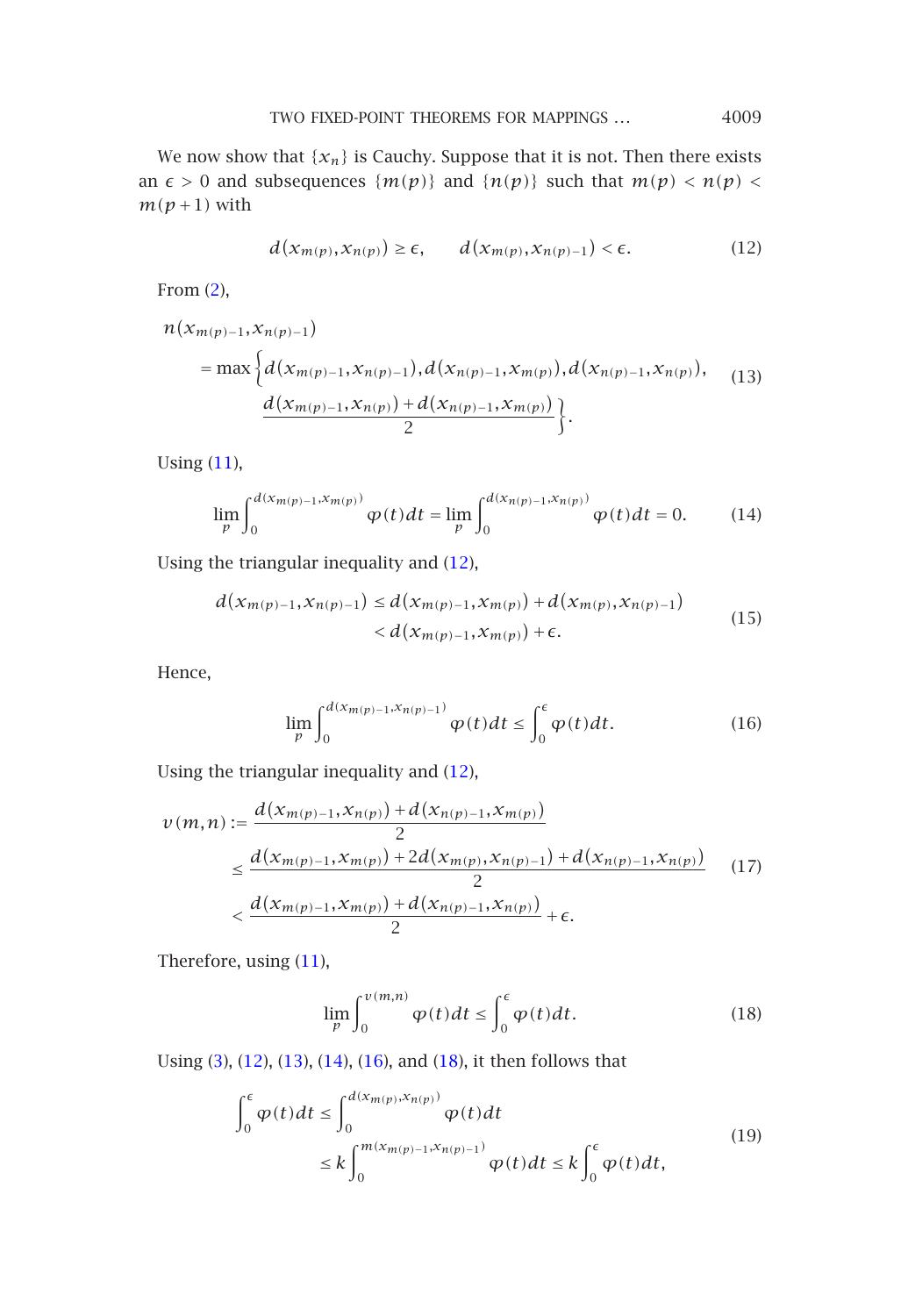#### 4010 B. E. RHOADES

which is a contradiction. Therefore, {*xn*} is Cauchy, hence convergent. Call the limit *z*.

From (2),

<span id="page-3-0"></span>
$$
\int_{0}^{d(fz,x_{n+1})} \varphi(t)dt \le k \int_{0}^{m(z,x_{n})} \varphi(t)dt \n= k \max \left\{ \int_{0}^{d(z,x_{n})} \varphi(t)dt, \int_{0}^{d(z,fz)} \varphi(t)dt, \int_{0}^{d(z,x_{n+1})} \varphi(t)dt, \int_{0}^{d(z,x_{n+1})} \varphi(t)dt \right\}.
$$
\n(20)

Taking the [li](#page-1-2)mit of (20) as  $n \rightarrow \infty$ , one obtains

$$
\int_0^{d(fz,z)} \varphi(t)dt \le k \int_0^{d(fz,z)} \varphi(t)dt, \tag{21}
$$

which implies that

$$
\int_0^{d(fz,z)} \varphi(t)dt = 0,
$$
\n(22)

which, from (4), implies that  $d(z, fz) = 0$  or  $z = fz$ .

Suppose that  $z$  and  $w$  are fixed points of  $f$ .

Then, from (2),

$$
\int_0^{d(z,w)} \varphi(t)dt = \int_0^{d(fz,fw)} \varphi(t)dt \le k \int_0^{m(z,w)} \varphi(t)dt
$$
  
=  $k \max \left\{ \int_0^{d(z,w)} \varphi(t)dt, 0 \right\} = k \int_0^{d(z,w)} \varphi(t)dt,$  (23)

which implies that

<span id="page-3-1"></span>
$$
\int_0^{d(z,w)} \varphi(t)dt = 0,
$$
\n(24)

which, from (4), implies that  $d(z, w) = 0$ , or  $z = w$ , and the fixed point is  $\Box$ unique.

One would like to be able to replace  $(2)$  with the integral form of Ciric's condition [3], that is,

$$
\int_0^{d(fx,fy)} \varphi(t)dt \le k \int_0^{M(x,y)} \varphi(t)dt, \tag{25}
$$

where

$$
M(x, y) := \max \{ d(x, y), d(x, fx), d(y, fy), d(x, fy), d(y, fx) \}. \tag{26}
$$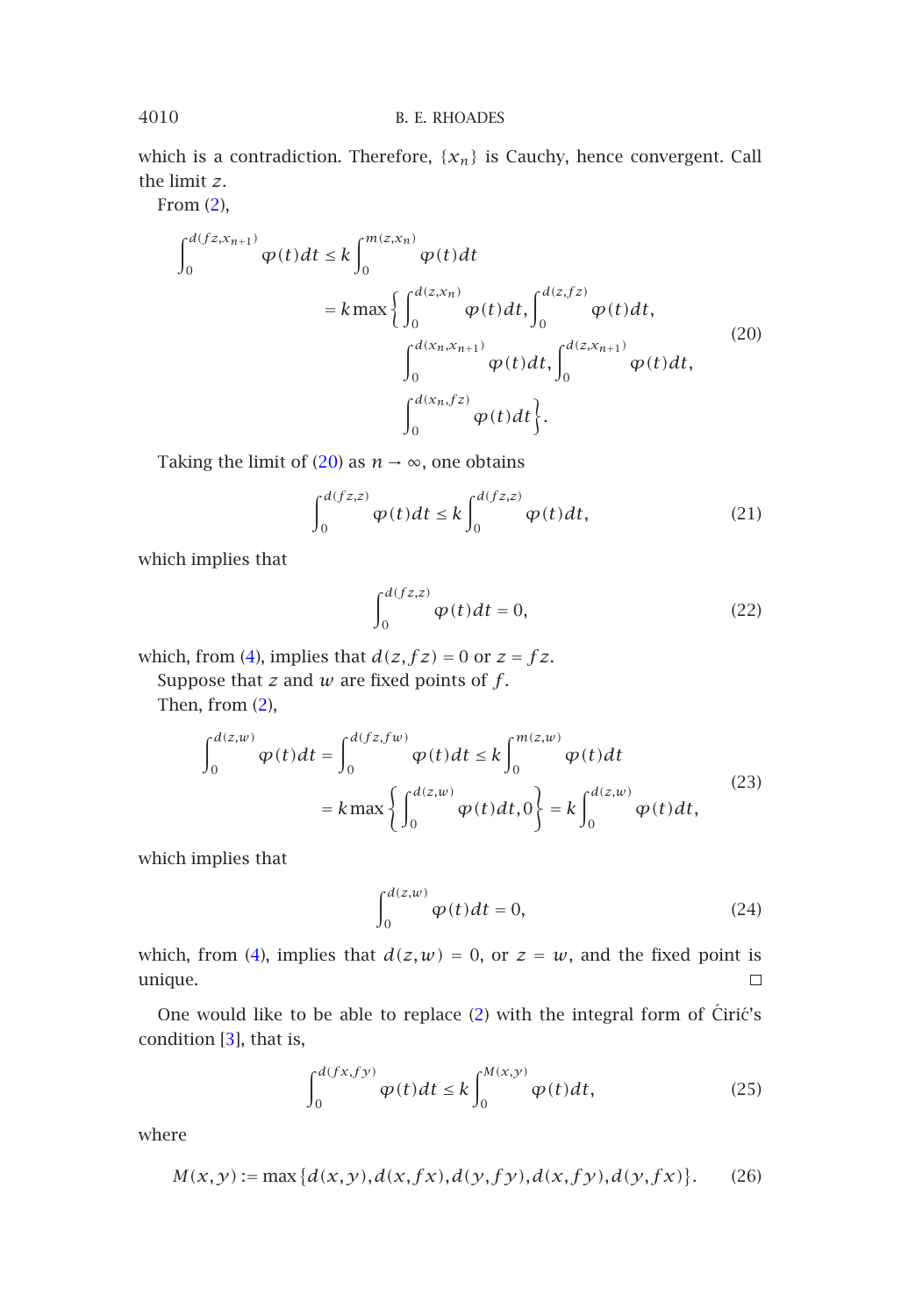TWO FIXED-POINT THEOREMS FOR MAPPINGS *...* 4011

But this is not possible since, as the following example shows, one must assume that the orbits are bounded.

**EXAMPLE 3.** Let  $f : \mathbb{N} \to \mathbb{N}$  be defined by  $f(n) = n + 1$  and  $\phi, \phi : [0, \infty) \to$ *[*0*,*∞*)*, where *φ*(*t*) :=  $(t+1)$ <sup>*t*+1</sup> −1, and *φ*(*t*) = *φ*<sup>'</sup>(*t*). Then, for  $n > m$ ,

$$
\mathcal{L}(\mathcal{L}) = \mathcal{L}(\mathcal{L})
$$

$$
M(n,m) = \max\{n-m, 1, n-m-1, n-m+1\}
$$
  
=  $n-m+1=t+1$ , (27)

where  $t := n - m$ .

Note that, for any  $t \in \mathbb{N}$ ,

$$
(t+2)^{t+2} - 1 = (t+1+1)^{t+2} - 1 \ge (t+1)^{t+2} + 1^{t+2} - 1
$$
  
=  $(t+1)^{t+1}(t+1) \ge 2(t+1)^{t+1}$  (28)  

$$
\ge 2(t+1)^{t+1} - 2 = 2[(t+1)^{t+1} - 1].
$$

Si[nce](#page-3-1)  $\varphi(t) = \varphi'(t)$ , it follows from (28) that

$$
\int_0^t \varphi(t)dt \le \frac{1}{2} \int_0^{t+1} \varphi(t)dt
$$
\n(29)

or, equivalently,

$$
\int_0^{d(fn,fm)} \varphi(t)dt \le \frac{1}{2} \int_0^{M(n,m)} \varphi(t)dt, \tag{30}
$$

and (25) is satisfied. However, the orbit[s ar](#page-3-1)e not bounded and *f* has no fixed points.

Theorem 1 is clearly a special case of Theorem 2. With  $\varphi$  equal to the constant function 1, Theorem 2 reduces to [2, Theorem 2.5]

It is possible to prove a weaker theorem involving condition (25).

Let  $O(x, n) := \{x, fx, f^2x, \ldots, f^nx\}$ . Then  $O(x, n)$  is called the *n*th orbit of *x*. For any set *A*,  $\delta$ (*A*) will denote the diameter of *A*.

**THEOREM 4.** Let  $(X, d)$  be a complete metric space,  $k \in [0, 1)$ ,  $f : X \to X$  a *mapping such that, for each*  $x, y \in X$ , (25) is satisfied, where  $\varphi : \mathbb{R}^+ \to \mathbb{R}^+$  is *a Lebesgue-integrable mapping which is summable, nonnegative, and satisfies (4). If there exists a point x* ∈ *X with bounded orbit, then f has a unique fixed point*  $z \in X$ *.* 

**PROOF.** From the definition of  $O(x, n)$ , there exist integers *i*, *j* satisfying  $0 \le i \le j \le n$  such that  $\delta(O(x, n)) = d(f^i x, f^j x)$ .

**CLAIM 5.** For some integer *k satisfying*  $0 < k \le n$ ,  $\delta(O(x, n)) = d(x, f^k x)$ *.*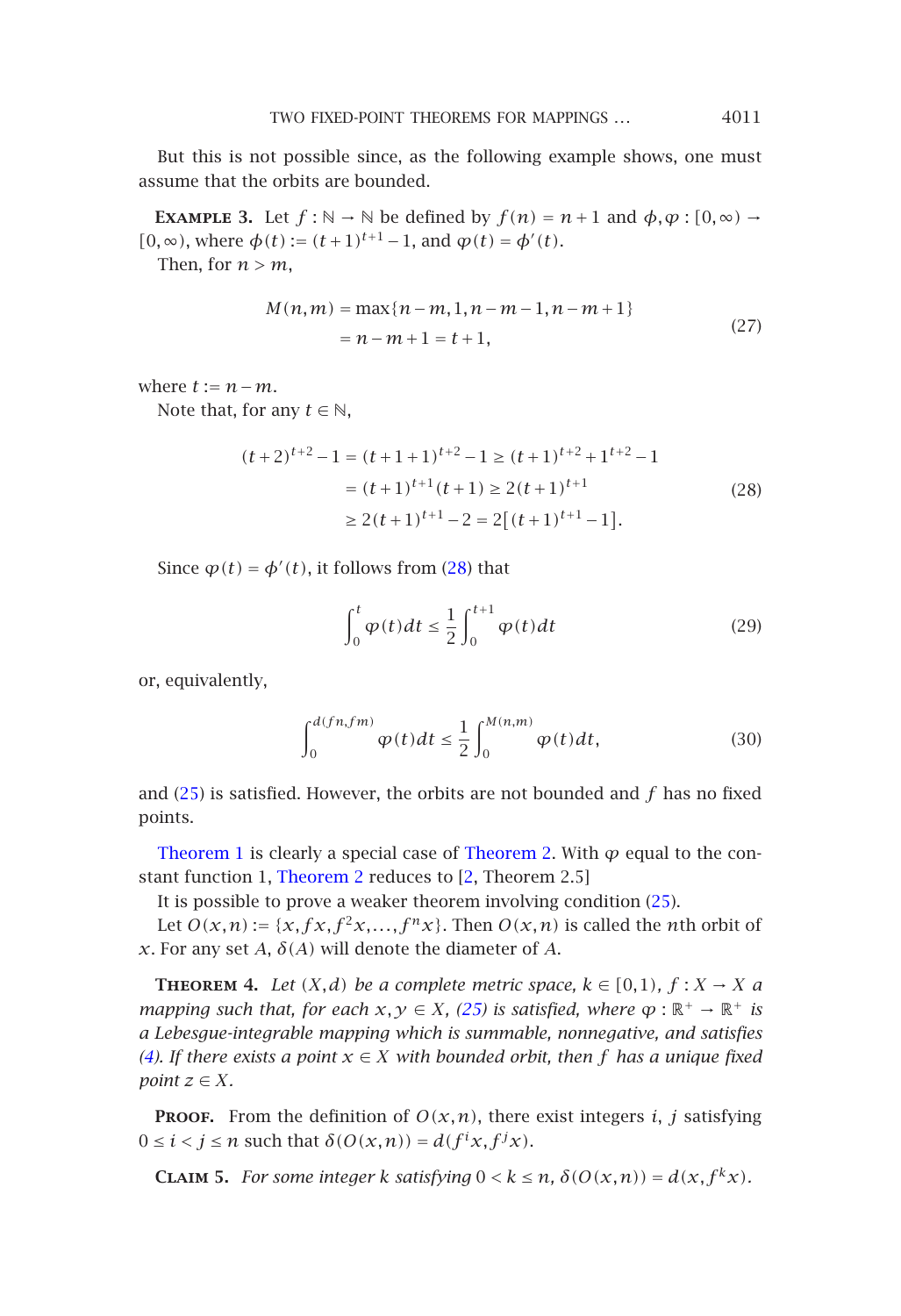#### 4012 B. E. RHOADES

**PROOF OF CLAIM 5.** We may assume that  $\delta(O(x,n)) > 0$  for each *n*, since, if there exists an *n* for which  $\delta(O(x,n)) = 0$ , then *f* has a fixed point.

Suppose [that](#page-3-1)  $\delta(O(x,n)) = d(x_i,x_j)$ , where  $0 < i < j \le n$ . Then, from (25),

$$
\int_0^{\delta(O(x,n))} \varphi(t)dt = \int_0^{d(x_i, x_j)} \varphi(t)dt \le k \int_0^{M(x_{i-1}, x_{j-1})} \varphi(t)dt
$$
\n
$$
\le k \int_0^{\delta(O(x,n))} \varphi(t)dt,
$$
\n(31)

 $\Box$ 

which is a contradiction since  $\delta(O(x,n)) > 0$ . Therefore  $i = 0$ .

Pick an  $x \in X$  with bounded orbit. Let  $m$  and  $n$  be integers with  $m > n$ . Then, from (25),

$$
\int_{0}^{d(x_{n},x_{m})} \varphi(t)dt
$$
\n
$$
\leq k \int_{0}^{M(x_{n-1},x_{m-1})} \varphi(t)dt \leq k \int_{0}^{\delta(0(x_{n-1},m-n+1))} \varphi(t)dt
$$
\n
$$
= k \int_{0}^{d(x_{n-1},x_{k_{1}+n-1})} \varphi(t)dt \quad \text{for some } 0 < k_{1} \leq m-n+1
$$
\n
$$
\leq k^{2} \int_{0}^{\delta(0(x_{n-2},k_{1}+n-1))} \varphi(t)dt \qquad (32)
$$
\n
$$
= k^{2} \int_{0}^{d(x_{n-2},x_{k_{2}+n-2})} \varphi(t)dt \quad \text{for some } 0 < k_{2} \leq m-n+2
$$
\n
$$
\vdots
$$
\n
$$
\leq k^{n} \int_{0}^{\delta(0(x,m))} \varphi(t)dt.
$$

Taking the limit as  $m, n \rightarrow \infty$  gives, since the orbit of *x* is bou[nded](#page-3-1),

$$
\lim_{m,n} \int_0^{d(x_n, x_m)} \varphi(t) dt = 0,
$$
\n(33)

which, from (4), implies that

$$
\lim_{m,n} d(x_n, x_m) = 0. \tag{34}
$$

Thus  $\{x_n\}$  is Cauchy, hence convergent. Call the limit *z*. From (25),

$$
\int_{0}^{d(x_{n+1},fz)} \varphi(t)dt \le k \int_{0}^{M(x_{n},z)} \varphi(t)dt
$$
  
=  $k \int_{0}^{\max\{d(x_{n},z),d(x_{n},x_{n+1}),d(z,fz),d(x_{n},fz),d(z,x_{n+1})\}} \varphi(t)dt.$  (35)